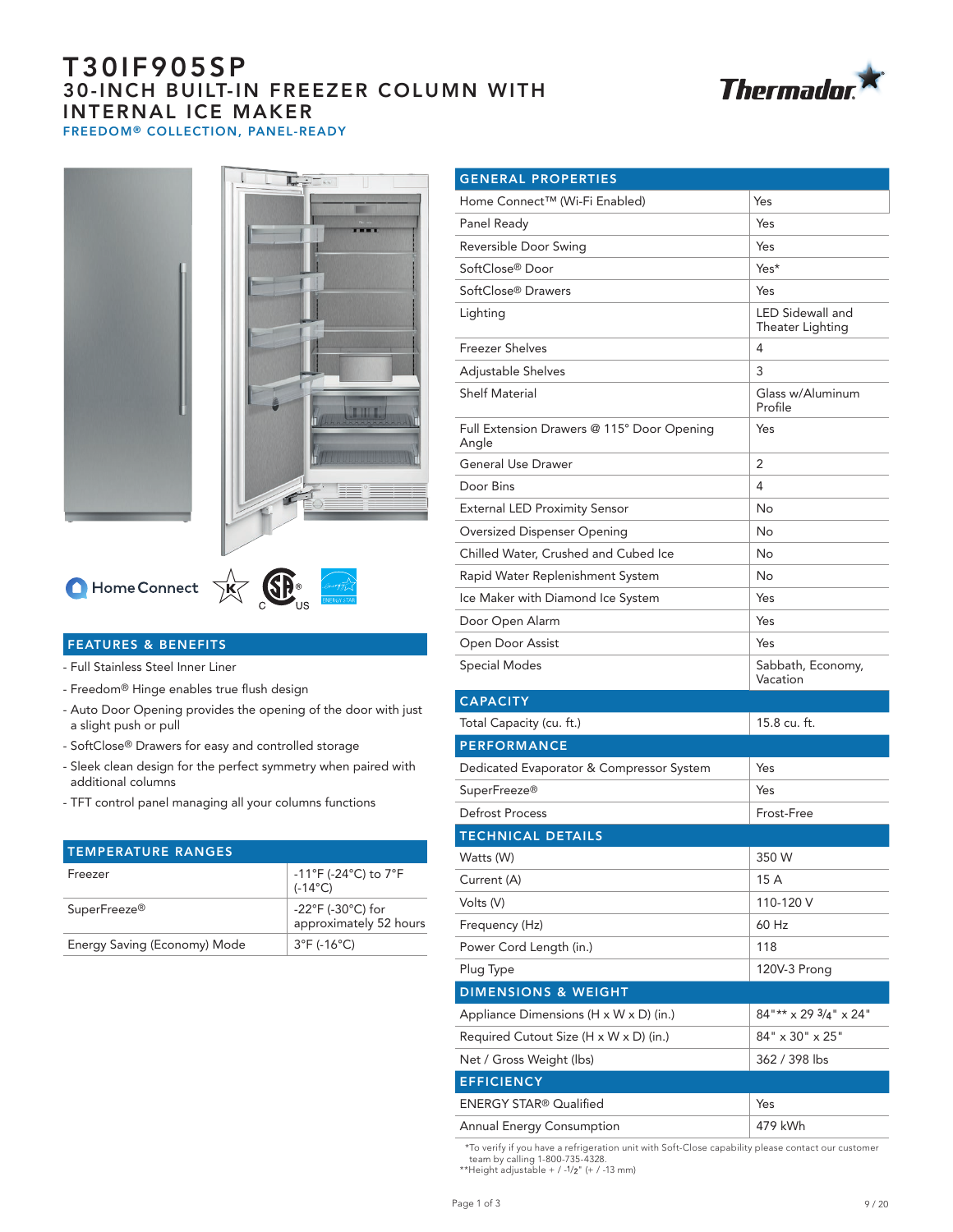# T30IF905SP 30-INCH BUILT-IN FREEZER COLUMN WITH INTERNAL ICE MAKER FREEDOM® COLLECTION, PANEL-READY



| <b>WARRANTY</b>                                                                                                         |                  |
|-------------------------------------------------------------------------------------------------------------------------|------------------|
| Limited, Entire Appliance, Parts and Labor on Any Part of the Refrigerator that Fails Because of a Manufacturing Defect | 2 Year           |
| Limited Warranty for Sealed Refrigeration System*; Parts and Labor                                                      | 3rd to 6th Year  |
| Limited Warranty for Sealed Refrigeration System*; Parts Only                                                           | 7th to 12th Year |
| Limited Warranty for Stainless Steel Rust-Through                                                                       | Lifetime         |

\*Sealed refrigeration system includes compressor, evaporator, condenser, dryer / strainer and connection tubing

## CUTOUT DIMENSIONS



Furniture return

**A:** Area for installation of power connection.

**B:** Area for running the water line. It is recommended that the waterbox is placed adjacent to the installation cavity, so that it can be accessed for service without uninstalling the appliance. If this is not possible, place the recessed waterbox adjacent to the water supply socket elevated at the heights as referenced in areas A and B.

**C:** Niche depth depends on kitchen design. For a flush installation, the depth needs to be at least 24 inches plus the thickness of the door panel.

Stainless steel models contain a panel-ready base unit, ready-to-install stainless steel door(s) with a right or left door swing and handle(s).



TOP VIEW CLEARANCE